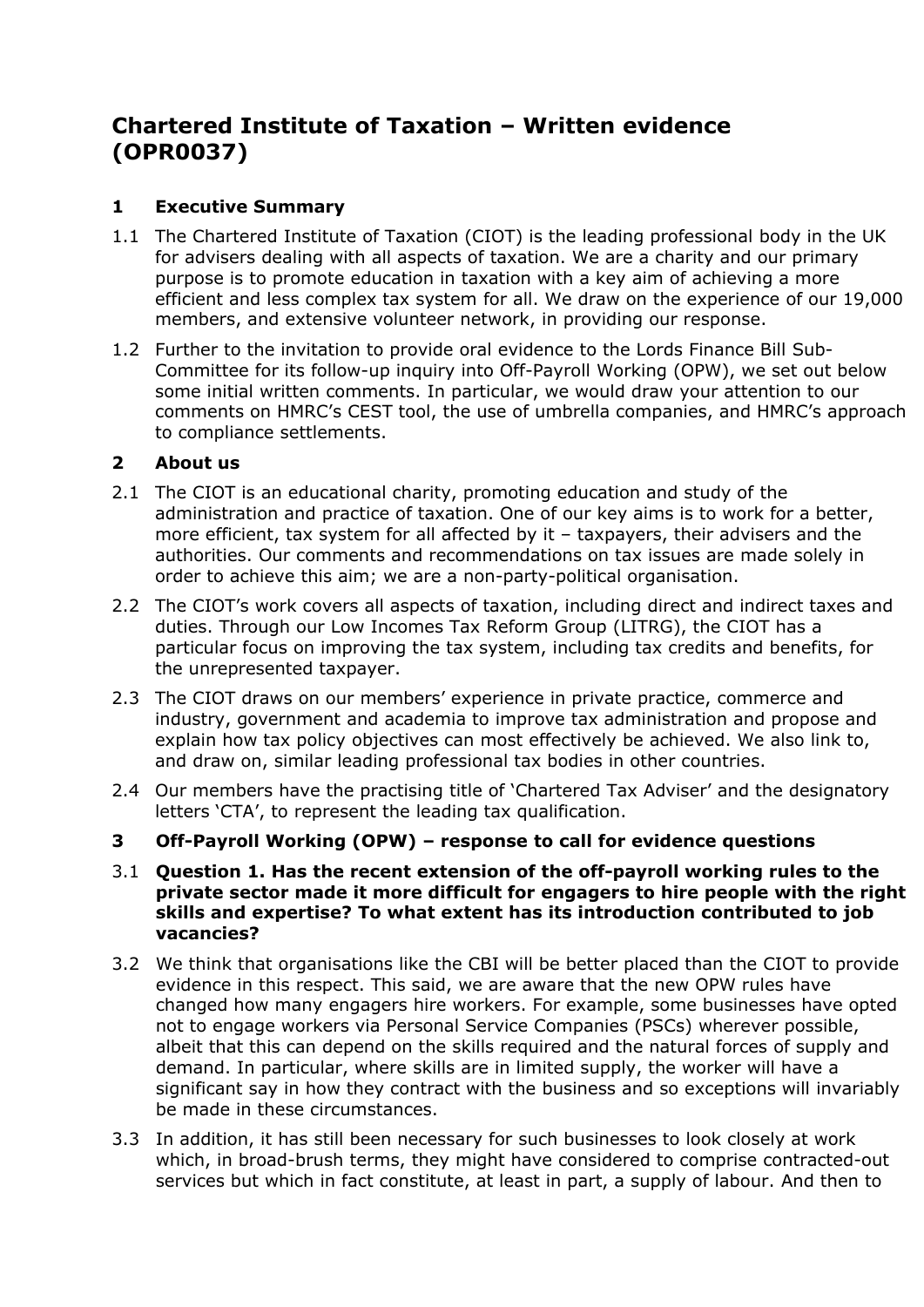determine whether any of that labour is provided via PSCs. This requires a contractby-contract review involving multiple stakeholders and can be very time-consuming. Furthermore, as the position may not be straightforward it may be necessary to take professional advice, so the associated costs also need to be factored in. Contracts may also need to be modified to reflect the position being adopted and to ensure that the business and the vendor are clear on their respective responsibilities given the repercussions if the OPR rules are breached.

#### 3.4 **Question 2. For those engagers (and their advisers) who use the CEST (Check Employment for Tax Status) tool to assess employment status, how effective do you consider it to be? Do you have confidence in its results? If not, what further improvements need to be made to it?**

- 3.5 The CEST tool works effectively in assessing employment status where the fact pattern points towards one/other end of the spectrum of employed or self-employed (or deemed employed/self-employed under the OPW/IR35 rules). The problem is that it is less effective in determining cases in the middle of the spectrum. HMRC's own testing<sup>1</sup> of CEST against litigated cases indicates a 'unable to determine' outcome in 15% of those cases and more recent statistics suggest that CEST is unable to determine status in 21% of cases. Albeit that this is significantly better than the first version of CEST when Freedom of Information data suggested that CEST was unable to determine the correct outcome in 37% of cases<sup>2</sup>.
- 3.6 It should be recognised that since 2017 HMRC has engaged extensively with stakeholders to improve both the CEST tool and its guidance. However, while the guidance is accessible from the CEST 'start' page it is not interactive, so a user cannot directly access the relevant guidance from each question in the tool. For example, when answering the question 'Do you have a right to reject a substitute?', it would be helpful to be able to link to (i) the overview CEST guidance on the meaning of 'substitute' and (ii) the detailed guidance in HMRC's Employment Income Manual on this question which goes into the specifics of what things like a 'right to reject' actually means. This can be problematic, particularly where the tool is being used by project managers, supervisors or team leaders who are not well-versed in the nuances of employment status for tax purposes. Whilst an answer may seem 'obvious' it is easy to arrive at the wrong conclusion unless the associated guidance is read carefully and properly applied to the particular case in hand. On a similar note, the question 'Does your organisation have the right to move the worker from the task they originally agreed to do?' has answers that include 'no, they would have to agree' and 'no, that would require a new contract or normal working arrangement' which even to the initiated can cause some confusion.
- 3.7 We think that there are also some other issues with the current version of CEST which can lead to (i) errors in answering questions, and (ii) incorrect or 'unable to determine' outputs. For example, (a) the questions on worker costs (tools and equipment, transport, materials) raise the issue of where to draw the line on whether costs are or are not significant, particularly for those working in the construction industry, (b) there are no questions addressing 'mutuality of obligation' (MOO), which we believe is an important case law test to be applied in judging whether an engagement is akin to employment or self-employment for OPW purposes (the point has been argued most recently in the PGMOL case<sup>3</sup>, albeit this involved the tax status of workers engaging

<sup>&</sup>lt;sup>1</sup> [Enhancement\\_to\\_CEST.Technical\\_testing.pdf](https://assets.publishing.service.gov.uk/government/uploads/system/uploads/attachment_data/file/872970/Enhancement_to_CEST.Technical_testing.pdf) [\(publishing.service.gov.uk\)](https://assets.publishing.service.gov.uk/government/uploads/system/uploads/attachment_data/file/872970/Enhancement_to_CEST.Technical_testing.pdf)

<sup>2</sup> [HMRC](https://www.contractorcalculator.co.uk/hmrc_holds_detailed_evidence_prove_cest_540010_news.aspx) [holds](https://www.contractorcalculator.co.uk/hmrc_holds_detailed_evidence_prove_cest_540010_news.aspx) [no](https://www.contractorcalculator.co.uk/hmrc_holds_detailed_evidence_prove_cest_540010_news.aspx) [detailed](https://www.contractorcalculator.co.uk/hmrc_holds_detailed_evidence_prove_cest_540010_news.aspx) [evidence](https://www.contractorcalculator.co.uk/hmrc_holds_detailed_evidence_prove_cest_540010_news.aspx) [to](https://www.contractorcalculator.co.uk/hmrc_holds_detailed_evidence_prove_cest_540010_news.aspx) [prove](https://www.contractorcalculator.co.uk/hmrc_holds_detailed_evidence_prove_cest_540010_news.aspx) [CEST](https://www.contractorcalculator.co.uk/hmrc_holds_detailed_evidence_prove_cest_540010_news.aspx) [accuracy](https://www.contractorcalculator.co.uk/hmrc_holds_detailed_evidence_prove_cest_540010_news.aspx) [claims,](https://www.contractorcalculator.co.uk/hmrc_holds_detailed_evidence_prove_cest_540010_news.aspx) [reveals](https://www.contractorcalculator.co.uk/hmrc_holds_detailed_evidence_prove_cest_540010_news.aspx) [FOI](https://www.contractorcalculator.co.uk/hmrc_holds_detailed_evidence_prove_cest_540010_news.aspx) [requests](https://www.contractorcalculator.co.uk/hmrc_holds_detailed_evidence_prove_cest_540010_news.aspx) [\(contractorcalculator.co.uk\)](https://www.contractorcalculator.co.uk/hmrc_holds_detailed_evidence_prove_cest_540010_news.aspx)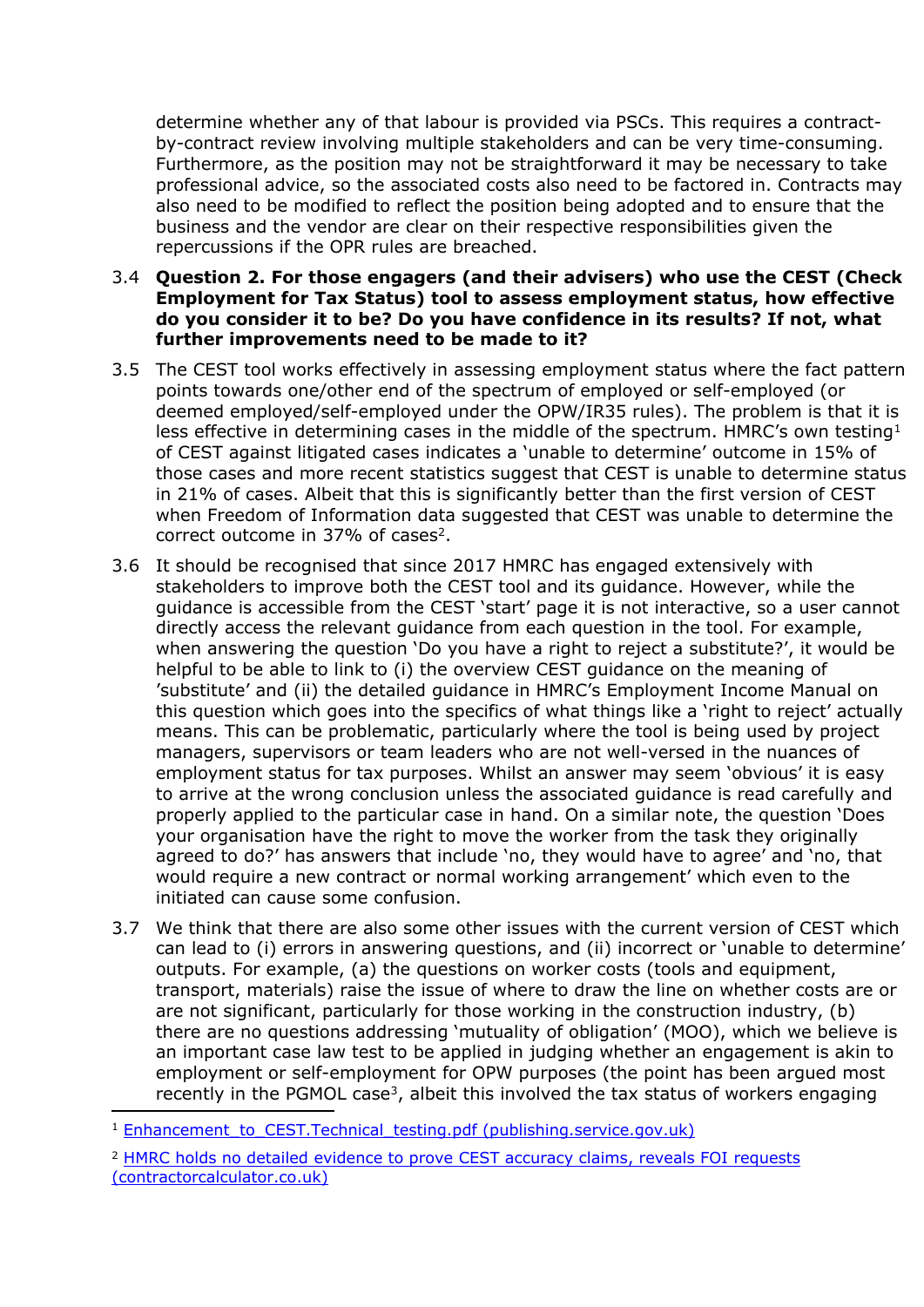directly with PGMOL not via PSCs), (c) the question on 'Has the worker had a previous contract with your organisation?' doesn't distinguish between employment and selfemployment contracts, leaving aside whether the contract was via a worker's PSC, (d) where there was a previous contract, the next question is whether the contracts are successive without a gap – but even if they are, surely it all depends on the nature of the previous and current contracts?, (e) there is a further question asking 'Has the worker done any self-employed work of a similar nature for other clients in the last 12 months work?' – but the engager is unlikely to know this, and even if they ask the worker how can they rely on the answer? (And, of course, the worker could have concurrent contracts but not be willing to divulge that fact).

- 3.8 A further consideration is what a user is to do if CEST is unable to determine the status of an engagement. HMRC direct a user to their helpline but it is unclear how much help HMRC's staff can be unless they have time to review contracts and discuss working arrangements with both the engager and the worker. The point being that to arrive at a determination in more difficult cases requires a lot of fact finding and then application of case law to 'paint a picture<sup>'4</sup> of the relationship between the individual and the business for OPW purposes. This can be particularly difficult in the modern world of work where, for those earning a living in the gig economy and so doing more than one thing at the same time and essentially left to their own devices, many of the traditional hallmarks of employment for tax purposes may not be so easy to apply.
- 3.9 HMRC has stated that it will stand by CEST determinations but, understandably, this comes with a proviso. This being that all questions are answered correctly in light of the particular facts and in accordance with HMRC's published guidance. But as noted above it is not always easy to determine precisely what the correct answer is to some of the CEST questions, particularly where, say, the business operates in a specialised sector (for example, media), or it deals with gig workers etc. It may then consider that the calibration and focus of a different status tool means that tool is more appropriate than CEST. It may feel that more emphasis needs to be given to MOO which the CEST tool does not directly address. Furthermore, difficult cases will in any event need a more bespoke analysis, often requiring that the business takes professional advice (albeit at a cost). The key is that the businesses take 'reasonable care' in arriving at determinations because only in that way can they manage their exposure if HMRC decide to challenge the result.
- 3.10 **Question 3. What changes have engagers had to make to apply the off-payroll rules to contractors, in terms of systems, personnel and training? By reference to your own experience, to what extent (if any) do you consider that compliance costs have increased because of the changes?**
- 3.11 We think that organisations representing businesses will be better placed to provide evidence in this respect. This said we are aware that some businesses have moved away from contracting with PSCs and instead insist on contracting workers via umbrella companies. This means that it falls to the umbrella company to deduct income tax on earnings under PAYE and pay Class 1 (employer and employee) NICs. Contracting in this way via an umbrella company comes at an extra cost, mostly to the business but, sometimes, by way of a reduction in net pay received by the worker, which can have knock-on effects for low income workers. There are also unfortunately

<sup>4</sup> [Hall](https://www.bailii.org/ew/cases/EWCA/Civ/1993/25.html) [\(HM](https://www.bailii.org/ew/cases/EWCA/Civ/1993/25.html) [Inspector](https://www.bailii.org/ew/cases/EWCA/Civ/1993/25.html) [of](https://www.bailii.org/ew/cases/EWCA/Civ/1993/25.html) [Taxes\)](https://www.bailii.org/ew/cases/EWCA/Civ/1993/25.html) [v](https://www.bailii.org/ew/cases/EWCA/Civ/1993/25.html) [Lorimer](https://www.bailii.org/ew/cases/EWCA/Civ/1993/25.html) [\[1993\]](https://www.bailii.org/ew/cases/EWCA/Civ/1993/25.html) [EWCA](https://www.bailii.org/ew/cases/EWCA/Civ/1993/25.html) [Civ](https://www.bailii.org/ew/cases/EWCA/Civ/1993/25.html) [25](https://www.bailii.org/ew/cases/EWCA/Civ/1993/25.html) [\(05](https://www.bailii.org/ew/cases/EWCA/Civ/1993/25.html) [November](https://www.bailii.org/ew/cases/EWCA/Civ/1993/25.html) [1993\)](https://www.bailii.org/ew/cases/EWCA/Civ/1993/25.html) [\(bailii.org\)](https://www.bailii.org/ew/cases/EWCA/Civ/1993/25.html)

<sup>3</sup> *Professional Game Match Officials Ltd* v *Revenue and Customs Commissioners* - [2021] STC 1956 (PGMOL)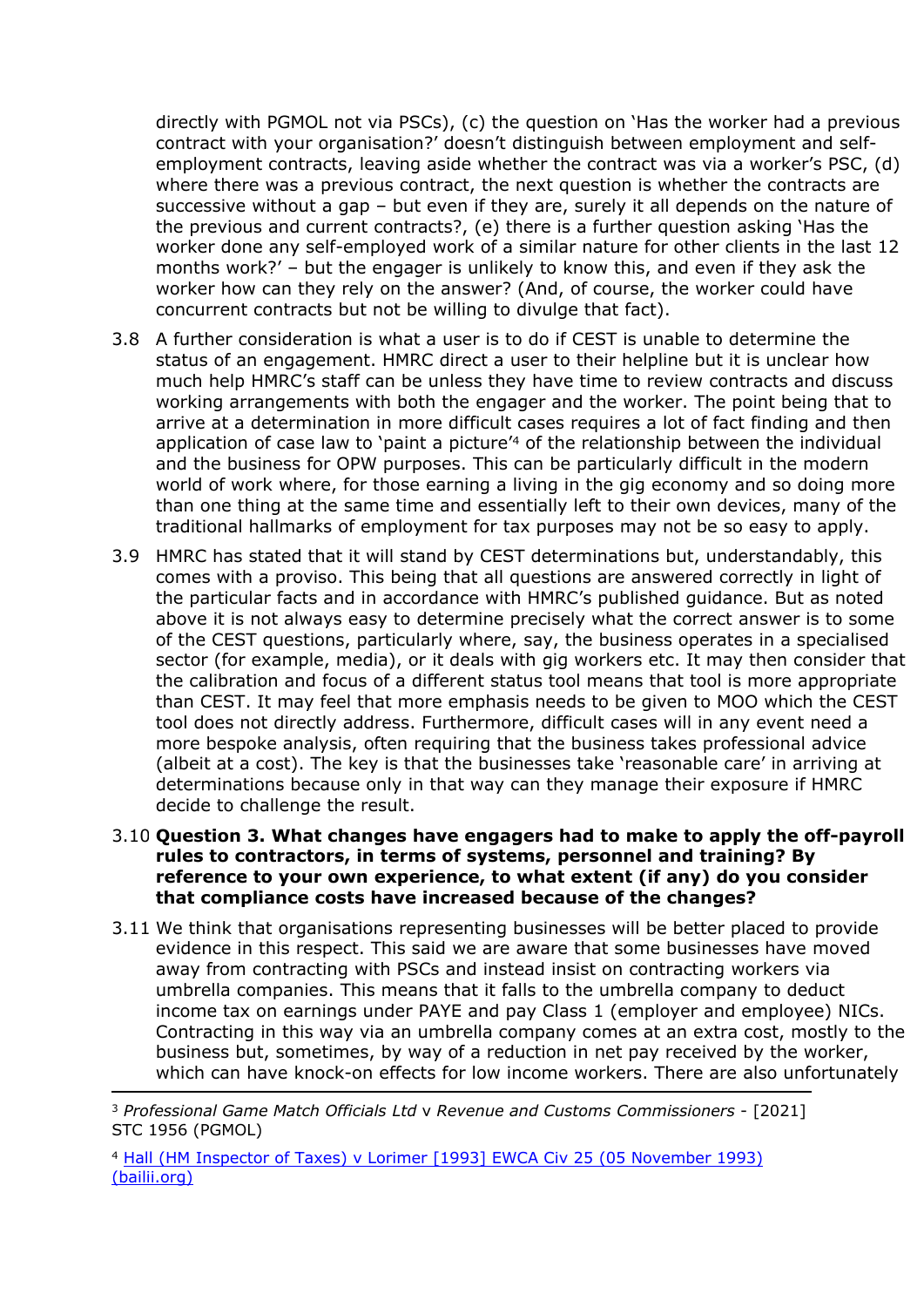numbers of 'non-compliant' umbrella companies operating models of pay that do not properly account for PAYE and NIC (ultimately to the detriment to the worker). It is therefore key that the business performs appropriate due diligence on an umbrella company before adopting this approach.

3.12 Where businesses have continued to engage workers via PSCs, our feedback is that they have invariably incurred additional time/costs on, for example, performing status assessments, arbitrating on disputes and appeals, updating contracts, licensing status tools (where using CEST is not considered appropriate), staff training, taking professional advice, dealing with specific issues arising where PSCs/workers are resident abroad etc. In addition, businesses have also had to spend time and resources in reviewing outsourced services to determine whether there are any PSCs involved and, if so, deciding whether OPW/IR35 applies or renegotiating the arrangement to remove the PSC. In any event contracts have needed amendment to confirm the approach being adopted and to make clear the responsibilities of business and vendor in the context of the OPW rules.

#### 3.13 **Question 4. How well has HMRC supported engagers, contractors, and their advisers with the implementation of the new rules and is any further or different type of assistance needed?**

3.14 We think that experience from the public sector roll-out and the additional year's delay in implementing the new rules for large and medium-sized entities (due to the pandemic) meant that HMRC was in a much better position to provide support than it was in dealing with the 2017 public sector OPW changes. Certainly, the guidance on the OPW rules has been much improved: it is more extensive and includes many more examples. HMRC has also put a lot of effort into communicating the changes more effectively – for example, by way of webinars. Compared with the rushed implementation of the public sector rules, and the subsequent need to engage directly with many public bodies to help them understand their obligations, we think that the private sector rollout (which included new obligations on the public sector too) has been significantly better. This is a good thing, not least as the reported OPW/IR35 settlements at some of the larger public sector bodies are very concerning. We note in particular the reported large settlements with government departments where we understand that the Home Office, DWP, and Courts and Tribunal Service are each facing potential IR35 bills totalling more than £120m<sup>5</sup>. We also note that since April 2021 HMRC have taken steps to stay close to businesses in terms of how they are addressing OPW – for example, HMRC's recent nudge letters to the finance and oil & gas sectors to remind businesses of the need to have the appropriate systems/processes in place and take stock of progress. This said, we are conscious nevertheless of the continued numbers of IR35 cases coming to the courts and the reality that this often remains a very difficult and contentious area.

#### 3.15 **Question 5. To what extent has the introduction of the new rules generated disputes between engagers and contractors concerning the status of contractors vis à vis the rules and how successfully or otherwise have these been resolved?**

3.16 We understand from our members that numbers of workers, engaged through PSCs, are disputing businesses status decisions and, indeed, professional advisers are often being asked to adjudicate. What is unclear at present is how many disputes will arise with HMRC when the PSCs and workers file their respective Self-Assessment returns.

<sup>5</sup> [UK](https://www.step.org/industry-news/uk-government-departments-underpaid-contractors-taxes-over-gbp100-million) [government](https://www.step.org/industry-news/uk-government-departments-underpaid-contractors-taxes-over-gbp100-million) [departments](https://www.step.org/industry-news/uk-government-departments-underpaid-contractors-taxes-over-gbp100-million) [underpaid](https://www.step.org/industry-news/uk-government-departments-underpaid-contractors-taxes-over-gbp100-million) [contractors'](https://www.step.org/industry-news/uk-government-departments-underpaid-contractors-taxes-over-gbp100-million) [taxes](https://www.step.org/industry-news/uk-government-departments-underpaid-contractors-taxes-over-gbp100-million) [by](https://www.step.org/industry-news/uk-government-departments-underpaid-contractors-taxes-over-gbp100-million) [over](https://www.step.org/industry-news/uk-government-departments-underpaid-contractors-taxes-over-gbp100-million) [GBP100](https://www.step.org/industry-news/uk-government-departments-underpaid-contractors-taxes-over-gbp100-million) [million](https://www.step.org/industry-news/uk-government-departments-underpaid-contractors-taxes-over-gbp100-million) [|](https://www.step.org/industry-news/uk-government-departments-underpaid-contractors-taxes-over-gbp100-million) **[STEP](https://www.step.org/industry-news/uk-government-departments-underpaid-contractors-taxes-over-gbp100-million)**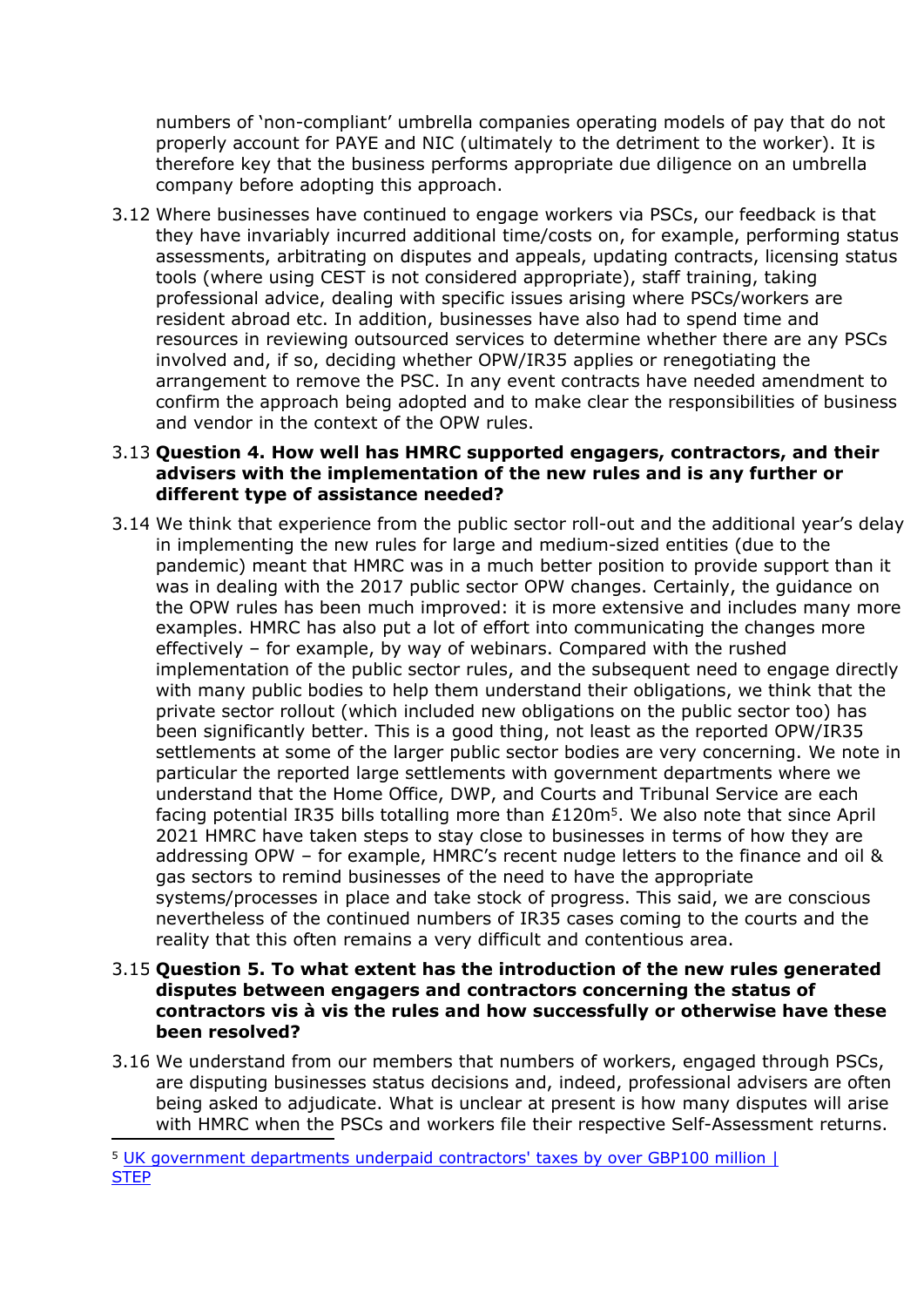Given that the most recent tax status case<sup>6</sup> (PGMOL) heard by the Court of Appeal has been remitted back to the First Tier Tax Tribunal to be reheard it is perhaps not surprising that the IR35/OPW rules are generating disputes – if three levels of the judiciary cannot reach a definitive conclusion on status then businesses will often face a real challenge.

- 3.17 **Question 6. What behavioural effects have resulted from the introduction of the new rules in the private sector in terms of the arrangements adopted in hiring contractors?**
- 3.18 As noted above, one behavioural effect has been for more workers to be engaged via umbrella companies rather than PSCs. While this might be considered a positive behavioural change, given that the worker becomes an employee of the umbrella company, the concern is that some umbrella companies, typically based outside the UK, are not compliant with their tax obligations. While we know that HMRC is challenging non-compliant arrangements and trying to raise the profile of 'too good to be true' schemes with workers (for example, encouraging them to check their payslips and report/leave any non-compliant umbrella company), this is clearly still work in progress. It also remains a challenge to hold non-UK based umbrella companies and their owners to account in relation to non-compliant behaviour, albeit that further action has been taken in relation to promoters and facilitators based in the UK. As we have said earlier, it is key that businesses do proper due diligence in deciding whether they will engage with a particular umbrella company.
- 3.19 **Question 7. The Government is proposing a new employment body with powers to enforce employment rights, including for those engaged by agencies and umbrella companies. How effective do you think such a body will be in ensuring workers, particularly the lower paid, are treated fairly?**
- 3.20 We think that bodies representing businesses will be better placed to provide evidence in this respect. While we are very supportive of anything done to ensure that workers are treated fairly, from a tax perspective this is unlikely to assist businesses in addressing the sort of issues that arise in relation to OPW/IR35. The issues here are not generally an unwillingness to comply but the inherent challenges in doing so, particularly given the variety of working arrangements that exist day-to-day across UK plc.
- 3.21 We note that 'The Taylor Report'<sup>7</sup> discussed these issues and also the difficulties of determining employment status. The then government's response<sup>8</sup> indicated, in the example of gig economy workers, that 'we should make it easier for individuals and businesses to distinguish workers from those who are legitimately self-employed'. It also indicated

<sup>6</sup> *Professional Game Match Officials Ltd* v *Revenue and Customs Commissioners* - [2021] STC 1956 (PGMOL)

<sup>&</sup>lt;sup>7</sup> [Independent](https://www.gov.uk/government/publications/good-work-the-taylor-review-of-modern-working-practices) [report](https://www.gov.uk/government/publications/good-work-the-taylor-review-of-modern-working-practices) [overview:](https://www.gov.uk/government/publications/good-work-the-taylor-review-of-modern-working-practices) [Good](https://www.gov.uk/government/publications/good-work-the-taylor-review-of-modern-working-practices) [work:](https://www.gov.uk/government/publications/good-work-the-taylor-review-of-modern-working-practices) [the](https://www.gov.uk/government/publications/good-work-the-taylor-review-of-modern-working-practices) [Taylor](https://www.gov.uk/government/publications/good-work-the-taylor-review-of-modern-working-practices) [review](https://www.gov.uk/government/publications/good-work-the-taylor-review-of-modern-working-practices) [of](https://www.gov.uk/government/publications/good-work-the-taylor-review-of-modern-working-practices) [modern](https://www.gov.uk/government/publications/good-work-the-taylor-review-of-modern-working-practices) [working](https://www.gov.uk/government/publications/good-work-the-taylor-review-of-modern-working-practices) [practices](https://www.gov.uk/government/publications/good-work-the-taylor-review-of-modern-working-practices) [-](https://www.gov.uk/government/publications/good-work-the-taylor-review-of-modern-working-practices) [GOV.UK](https://www.gov.uk/government/publications/good-work-the-taylor-review-of-modern-working-practices) [\(www.gov.uk\)](https://www.gov.uk/government/publications/good-work-the-taylor-review-of-modern-working-practices)

<sup>8</sup> [Government](https://www.gov.uk/government/publications/government-response-to-the-taylor-review-of-modern-working-practices) [response](https://www.gov.uk/government/publications/government-response-to-the-taylor-review-of-modern-working-practices) [to](https://www.gov.uk/government/publications/government-response-to-the-taylor-review-of-modern-working-practices) [the](https://www.gov.uk/government/publications/government-response-to-the-taylor-review-of-modern-working-practices) [Taylor](https://www.gov.uk/government/publications/government-response-to-the-taylor-review-of-modern-working-practices) [review](https://www.gov.uk/government/publications/government-response-to-the-taylor-review-of-modern-working-practices) [of](https://www.gov.uk/government/publications/government-response-to-the-taylor-review-of-modern-working-practices) [modern](https://www.gov.uk/government/publications/government-response-to-the-taylor-review-of-modern-working-practices) [working](https://www.gov.uk/government/publications/government-response-to-the-taylor-review-of-modern-working-practices) [practices](https://www.gov.uk/government/publications/government-response-to-the-taylor-review-of-modern-working-practices) [-](https://www.gov.uk/government/publications/government-response-to-the-taylor-review-of-modern-working-practices) [GOV.UK](https://www.gov.uk/government/publications/government-response-to-the-taylor-review-of-modern-working-practices) [\(www.gov.uk\)](https://www.gov.uk/government/publications/government-response-to-the-taylor-review-of-modern-working-practices)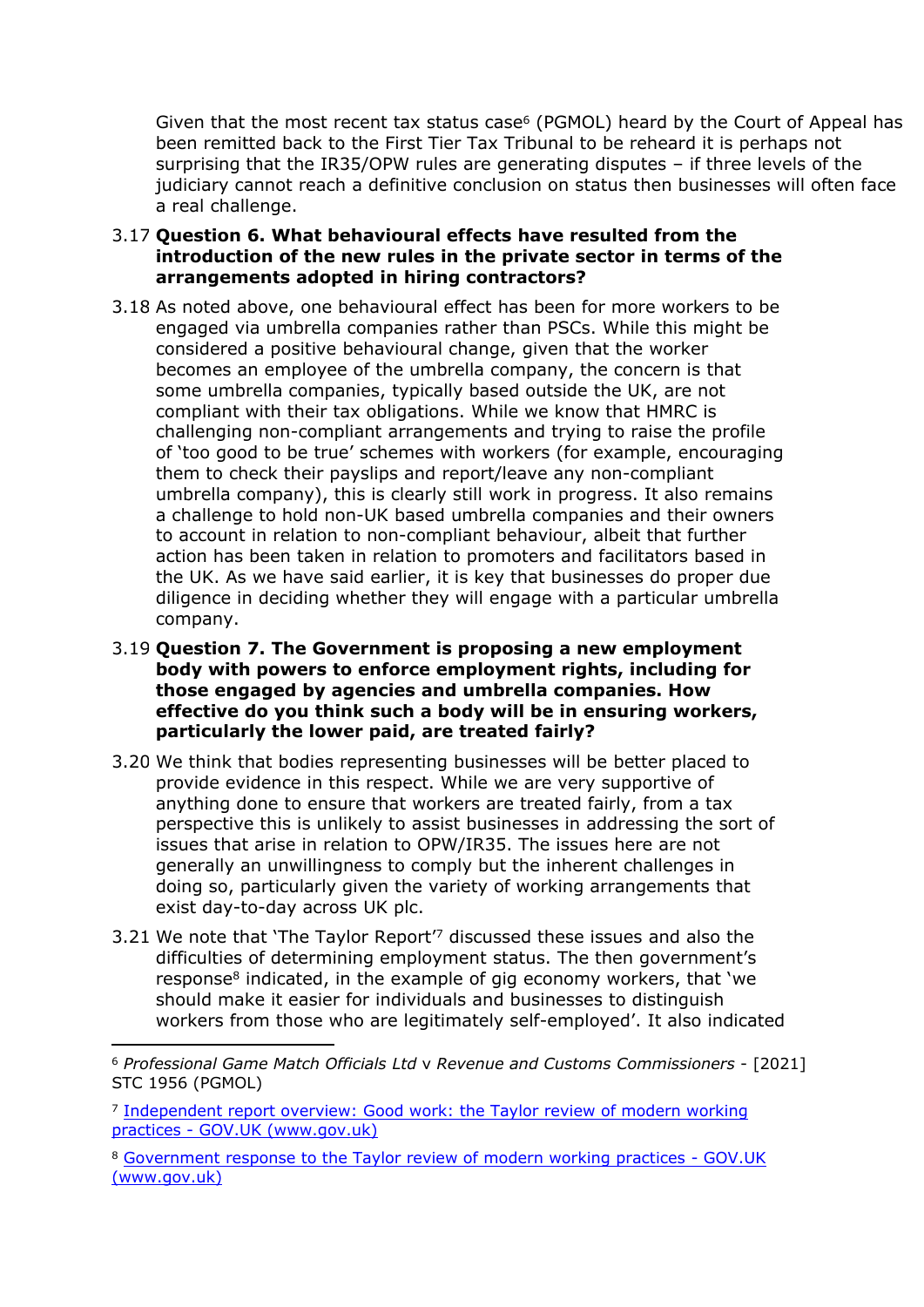that it would consult 'to explore the best way to improve clarity for those on the boundary between employment and self-employment, including options for legislative reform'. Unfortunately, in many situations whether an individual is employed or self-employed for the purposes of either employment law or tax law (including OPW/IR35 in the latter case) is not clear and we believe this should also be addressed as a priority.

#### 3.22 **Question 8. How successful will the draft Finance Bill proposals for earlier publication of information about promoters and avoidance schemes be in protecting individuals from being drawn into such schemes?**

3.23 We very much welcome the government's continued commitment to clamping down on abusive tax arrangements. In terms of employment these principally involve 'disguised remuneration' (DR) schemes in the context of payments to workers, often those engaged via non-compliant umbrella companies. However, our concern is that many of these abusive arrangements are in fact little more than a sham. But more than that they often rely on misleading workers into believing that payments are 'fully taxed' when in fact they are not. While the new legislation will enable HMRC to name promoters, details of the way they promote tax avoidance, and the schemes they promote, at the earliest possible stage, to warn taxpayers of the risks and help those already involved to get out of avoidance<sup>9</sup> we worry that ordinary taxpayers may simply not be aware that the non-compliant umbrella company they engage through is linked to a promoter that has been 'named and shamed'.

## 3.24 **Additional matters**

- 3.25 We would also take this opportunity to draw the attention of the Finance Bill Sub-Committee to three further matters in relation to the OPW rules.
- 3.26 Settlements with HMRC where status is incorrectly determined

We are concerned that tax already paid by a worker and his/her PSC is not being offset against tax due from a business where, following HMRC enquiry, it is determined that OPW/IR35 should have applied, ie where the original status determination was incorrect. This matter has been discussed at length with HMRC via the IR35 Forum and has also been the subject of correspondence with the Financial Secretary to the Treasury. We believe that HMRC have a statutory duty to 'make sure everyone pays the right amount of tax' pursuant to the HMRC Charter – and that this includes an obligation to ensure fairness in determining who pays what in OPW settlement cases. In our opinion, a legislative resolution is required to allow for tax already paid by the PSC/worker to be offset against tax assessed as due from the business. This would reflect the position that already applies where there is misclassification of workers in cases not involving PSCs<sup>10</sup>.

<sup>9</sup> [New](https://www.gov.uk/government/publications/new-proposals-to-clamp-down-on-promoters-of-tax-avoidance/new-proposals-to-clamp-down-on-promoters-of-tax-avoidance) [proposals](https://www.gov.uk/government/publications/new-proposals-to-clamp-down-on-promoters-of-tax-avoidance/new-proposals-to-clamp-down-on-promoters-of-tax-avoidance) [to](https://www.gov.uk/government/publications/new-proposals-to-clamp-down-on-promoters-of-tax-avoidance/new-proposals-to-clamp-down-on-promoters-of-tax-avoidance) [clamp](https://www.gov.uk/government/publications/new-proposals-to-clamp-down-on-promoters-of-tax-avoidance/new-proposals-to-clamp-down-on-promoters-of-tax-avoidance) [down](https://www.gov.uk/government/publications/new-proposals-to-clamp-down-on-promoters-of-tax-avoidance/new-proposals-to-clamp-down-on-promoters-of-tax-avoidance) [on](https://www.gov.uk/government/publications/new-proposals-to-clamp-down-on-promoters-of-tax-avoidance/new-proposals-to-clamp-down-on-promoters-of-tax-avoidance) [promoters](https://www.gov.uk/government/publications/new-proposals-to-clamp-down-on-promoters-of-tax-avoidance/new-proposals-to-clamp-down-on-promoters-of-tax-avoidance) [of](https://www.gov.uk/government/publications/new-proposals-to-clamp-down-on-promoters-of-tax-avoidance/new-proposals-to-clamp-down-on-promoters-of-tax-avoidance) [tax](https://www.gov.uk/government/publications/new-proposals-to-clamp-down-on-promoters-of-tax-avoidance/new-proposals-to-clamp-down-on-promoters-of-tax-avoidance) [avoidance](https://www.gov.uk/government/publications/new-proposals-to-clamp-down-on-promoters-of-tax-avoidance/new-proposals-to-clamp-down-on-promoters-of-tax-avoidance) [-](https://www.gov.uk/government/publications/new-proposals-to-clamp-down-on-promoters-of-tax-avoidance/new-proposals-to-clamp-down-on-promoters-of-tax-avoidance) [GOV.UK](https://www.gov.uk/government/publications/new-proposals-to-clamp-down-on-promoters-of-tax-avoidance/new-proposals-to-clamp-down-on-promoters-of-tax-avoidance) [\(www.gov.uk\)](https://www.gov.uk/government/publications/new-proposals-to-clamp-down-on-promoters-of-tax-avoidance/new-proposals-to-clamp-down-on-promoters-of-tax-avoidance)

<sup>10</sup> Regulation 72E of the PAYE Regulations – see, for example, explanation at [COG915260](https://www.gov.uk/hmrc-internal-manuals/compliance-operational-guidance/cog915260) [-](https://www.gov.uk/hmrc-internal-manuals/compliance-operational-guidance/cog915260) [Compliance](https://www.gov.uk/hmrc-internal-manuals/compliance-operational-guidance/cog915260) [Operational](https://www.gov.uk/hmrc-internal-manuals/compliance-operational-guidance/cog915260) [Guidance](https://www.gov.uk/hmrc-internal-manuals/compliance-operational-guidance/cog915260) [-](https://www.gov.uk/hmrc-internal-manuals/compliance-operational-guidance/cog915260) [HMRC](https://www.gov.uk/hmrc-internal-manuals/compliance-operational-guidance/cog915260) [internal](https://www.gov.uk/hmrc-internal-manuals/compliance-operational-guidance/cog915260) [manual](https://www.gov.uk/hmrc-internal-manuals/compliance-operational-guidance/cog915260) [-](https://www.gov.uk/hmrc-internal-manuals/compliance-operational-guidance/cog915260) [GOV.UK](https://www.gov.uk/hmrc-internal-manuals/compliance-operational-guidance/cog915260) [\(www.gov.uk\)](https://www.gov.uk/hmrc-internal-manuals/compliance-operational-guidance/cog915260) and examples at [DMBM523298](https://www.gov.uk/hmrc-internal-manuals/debt-management-and-banking/dmbm523298) [-](https://www.gov.uk/hmrc-internal-manuals/debt-management-and-banking/dmbm523298) [Debt](https://www.gov.uk/hmrc-internal-manuals/debt-management-and-banking/dmbm523298) [Management](https://www.gov.uk/hmrc-internal-manuals/debt-management-and-banking/dmbm523298) [and](https://www.gov.uk/hmrc-internal-manuals/debt-management-and-banking/dmbm523298) [Banking](https://www.gov.uk/hmrc-internal-manuals/debt-management-and-banking/dmbm523298) [Manual](https://www.gov.uk/hmrc-internal-manuals/debt-management-and-banking/dmbm523298) [-](https://www.gov.uk/hmrc-internal-manuals/debt-management-and-banking/dmbm523298) [HMRC](https://www.gov.uk/hmrc-internal-manuals/debt-management-and-banking/dmbm523298) [internal](https://www.gov.uk/hmrc-internal-manuals/debt-management-and-banking/dmbm523298) [manual](https://www.gov.uk/hmrc-internal-manuals/debt-management-and-banking/dmbm523298) [-](https://www.gov.uk/hmrc-internal-manuals/debt-management-and-banking/dmbm523298) [GOV.UK](https://www.gov.uk/hmrc-internal-manuals/debt-management-and-banking/dmbm523298) [\(www.gov.uk\).](https://www.gov.uk/hmrc-internal-manuals/debt-management-and-banking/dmbm523298)